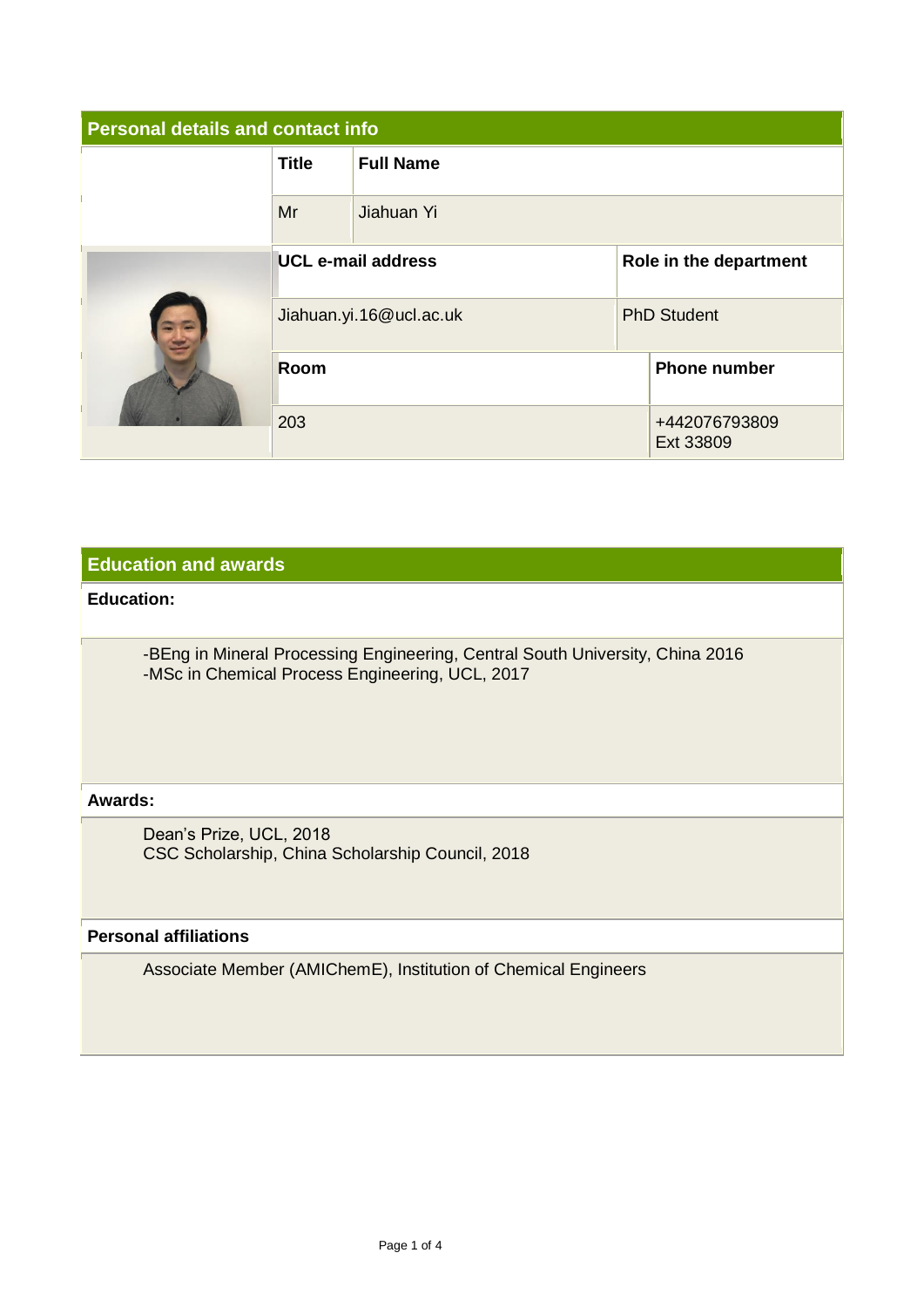## **Bio**

Jiahuan Yi received his BEng from Central South University in 2016 and MSc (Distinction) from the Department of Chemical Engineering at UCL in 2017. He then started his PhD under the supervision of Prof. Haroun Mahgerefteh in the same department in October 2018.

# **Research interests**

**Project title**

Efficient outflow modelling for industrial pressurised pipelines.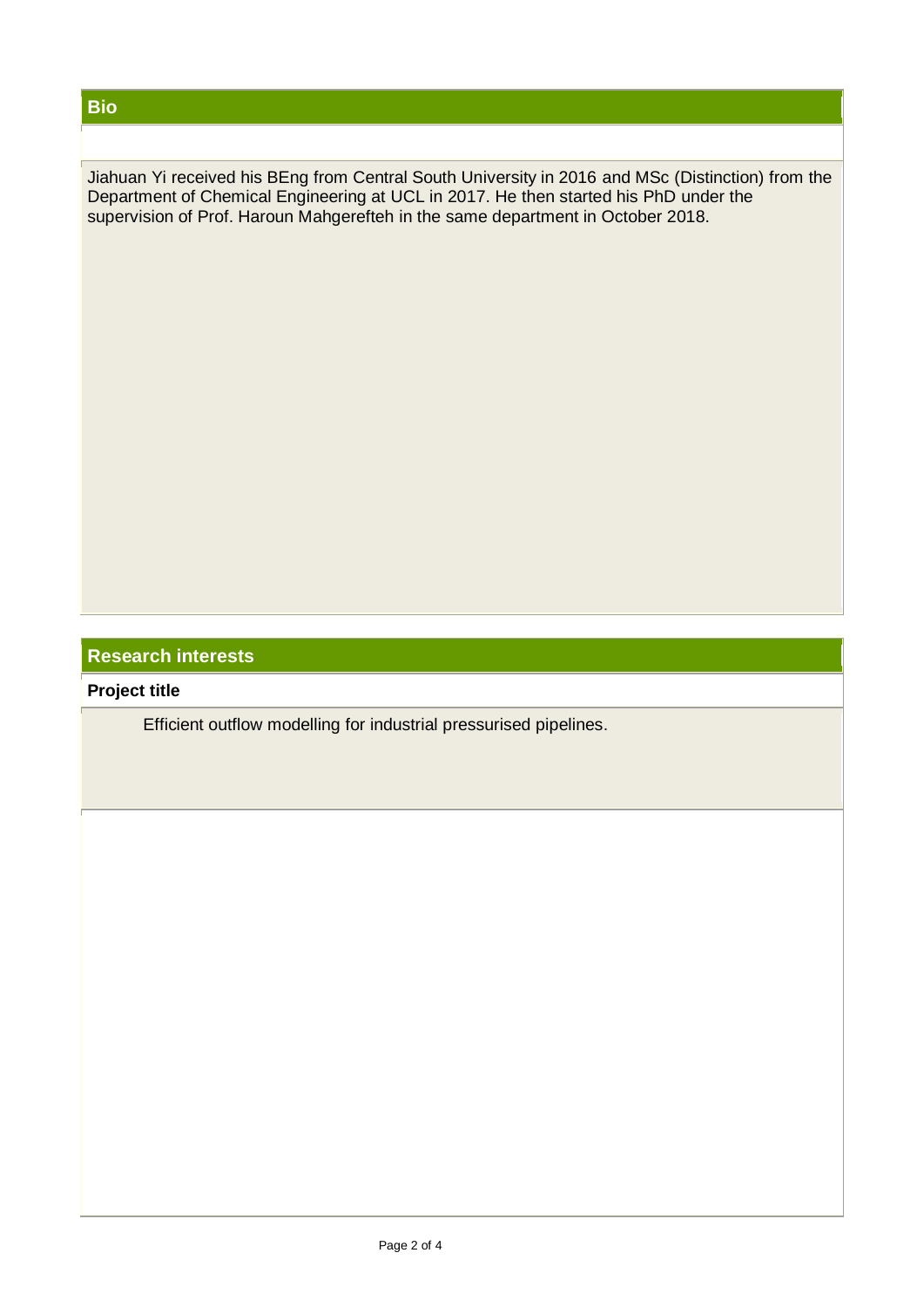#### **Summary**

Jiahuan's main research interests are in the field of mathematical modelling of transient multiphase flows in pipelines and quantitative risk assessment using CFD approaches for industrial hydrocarbons and under the framework of Carbon Capture and Storage (CCS).

Excessive  $CO<sub>2</sub>$  emissions have been significantly accelerating the climate change. This poses huge health and environmental threats including adverse weather conditions and shrinking water supplies, risking the world's sustained development. To combat such an issue which is globally severe, the Paris Climate Agreement requires its participating parties including China and the UK to keep the global temperature rise within this century well below  $2^{\circ}C$  above pre-industrial levels. CO<sup>2</sup> Capture and Storage (CCS) is recognised as the most effective method of reducing excessive CO<sub>2</sub> emissions and considered urgent in many countries in the world. As part of CCS, the safe and economic operation of pressurised pipelines transporting  $CO<sub>2</sub>$  is of great significance. It is therefore vitally important to develop advanced mathematical models for predicting  $CO<sub>2</sub>$  flow behaviours during either pipeline normal operations or its accidental failures.

In addition to this, he is also undertaking research in the field of efficient pipeline outflow modelling for industrial hydrocarbons. A project he is currently undertaking is aiming at developing a new algorithm for predicting the behaviours of outflow from pressurised hydrocarbon pipelines to improve the computational efficiency under certain failure scenarios.

| <b>Supervisors</b>    |                 |    |
|-----------------------|-----------------|----|
| 1. Haroun Mahgerefteh | 2. George Manos | 3. |
| <b>Publications</b>   |                 |    |
|                       |                 |    |
|                       |                 |    |

# **Teaching**

*This applies only to academic staff. Indicate the teaching modules you are involved in.*